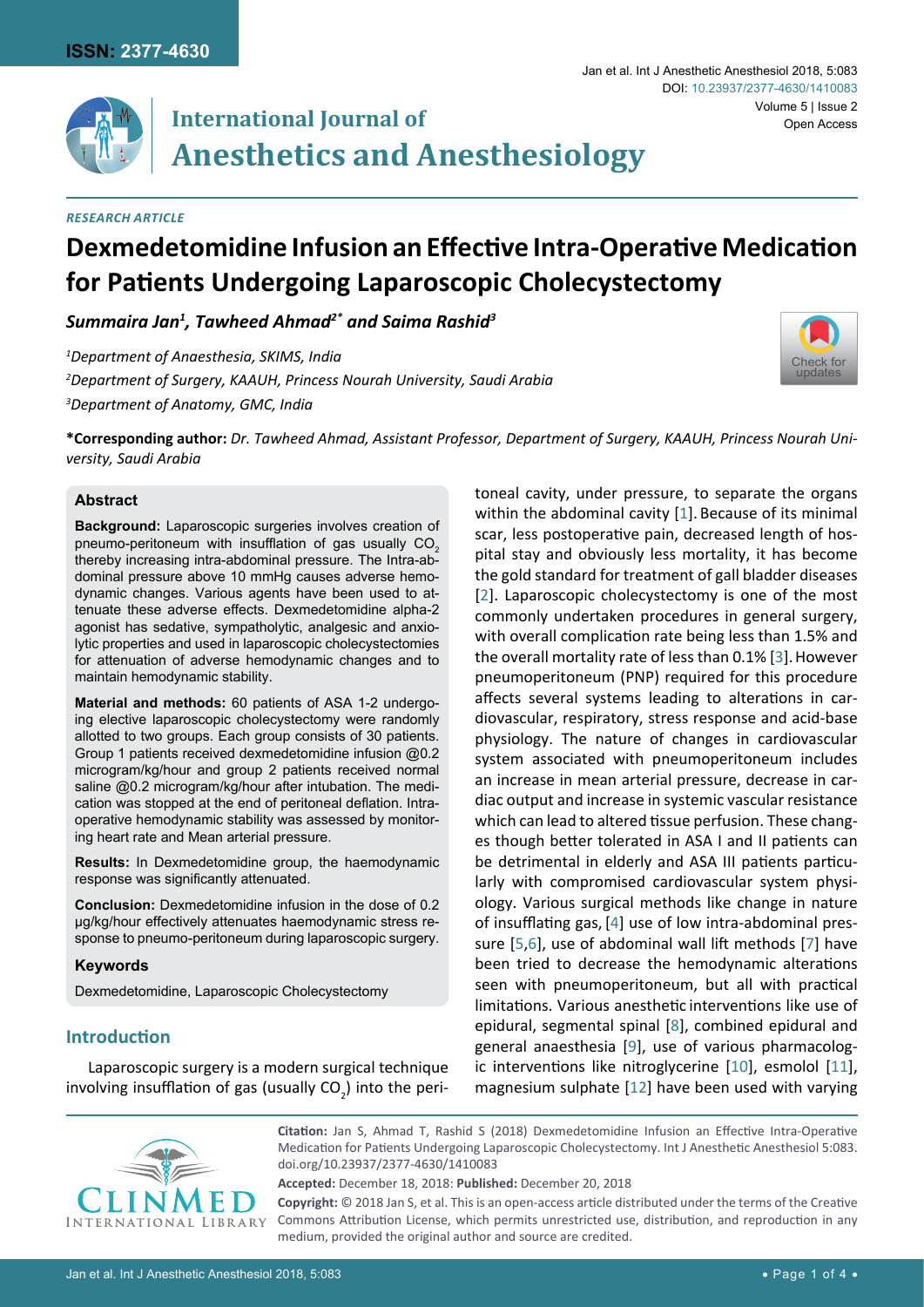success and practical limitations. Aho, et al. [[13](#page-3-12)] used alpha 2 adrenergic receptor agonist for prevention of hemodynamic responses associated with laparoscopic surgery. They found that dexmedetomidine effectively reduces the maximum heart rate response after intubation and pneumoperitoneum. As laparoscopic cholecystectomy is a routinely performed surgery, it is desirable to have a stable intraoperative haemodynamic status. Hence in this study, it has been attempted to study the beneficial effect of α-2 adrenergic agonist dexmedetomidine in maintaining the perioperative parameters during laparoscopic cholecystectomy.

#### **Materials and Methods**

The present study was carried out in 60 patients of ASA Grade I and II between the age group of 20- 60yrs of both genders scheduled to undergo elective laparoscopic cholecystectomy. They were randomly divided into two groups of 30 patients each. Group I (n = 30): Dexmedetomidine group-200 mcg (2 ml) in 38 ml of 0.9% NS @ 0.2 µg/kg/hr infusion was given. Group II (n = 50): Control group-0.9% saline was given at same rate.

Exclusion criteria: Patients with chronic hypertension, ASA physical status III, AV block, morbid obesity (> 50% above ideal body weight), acute cholecystitis, chronic use of opioid analgesics or β-blockers, asthma or reactive airway disease and those with severe renal, hepatic, endocrine and cardiac dysfunction was excluded from the study. A thorough pre-anesthetic evaluation was done a day prior to surgery and all the necessary investigations were carried out including specific investigations if required. A written informed consent was taken from every patient. All the patients were kept fasting overnight and were given tablet ranitidine 150 mg a night before surgery. On arrival to operation theatre, intravenous (IV) line was secured and crystalloid intravenous infusion of 6-8 ml/kg/hr was started. Routine monitoring like ECG, NIBP and pulse oximetry was started and baseline parameters were recorded. All patients were premedicated with IV Injection midazolam 1-2 mg and Glycopyrrolate 0.02 mg/kg. After preoxygenation for 3 minutes with 100% oxygen, general anaesthesia was induced with

inj. propofol 2 mg/kg,  $O_2$  and N<sub>2</sub>O. Analgesia was given using Fentanyl 2 microgram/kg. After preoxygenation, endotracheal intubation was facilitated by muscle relaxant Atracurium 0.5 mg/kg. Group I patients were given dexmedetomidine by IV infusion @0.2 µg/kg/ hr intraoperatively after tracheal intubation. This drug was prepared in identical 50 ml syringe by adding Dexmedetomidine 200 µg (2 ml) in 0.9% saline (38 ml) making a total volume of 40 ml (resulting concentration will be 5 μg/ml). Group II patients were given 0.9% saline at the same rate. Anesthesia was maintained with  $\mathsf{O}_2\text{:}\mathsf{N}_2\mathsf{O}$ (50:50), isoflurane, IPPV. Supplemental neuromuscular blockade was achieved with Atracurium 0.1 mg/kg. Endtidal carbon dioxide (EtCO<sub>2</sub>) was maintained between 35-40 mmHg. Pneumoperitoneum was created and Intra-abdominal pressure was maintained between 12-14 mmHg throughout the laparoscopic procedure. Intraoperatively patients were monitored for NIBP and heart rate at every 5 min interval. Hypotension defined as NIBP < 20% of the baseline or systolic BP < 90 mmHg was treated by increasing the intravenous crystalloid infusion rate and additionally with vasoactive drugs. Bradycardia, defined as heart rate < 20% of the baseline or less than 50 beats/min, was treated with 0.02 mg/ kg atropine. After the release of pneumoperitoneum, infusion of the drug was stopped. Injection ondansetron 4 mg was given before reversal of neuromuscular blockade by neostigmine 0.05 mg/kg and Glycopyrrolate 0.02 mg/kg and patient was extubated. After extubation, time to response to verbal commands was recorded. Post-operatively 100% oxygen was given by face mask for 15 minutes. The results obtained in the study are presented in tabulated manner. Statistical analysis was done using student's t-test and Chi square test was performed for nonparametric values. P value < 0.05 was considered statistically significant.

#### **Observations and Results**

Two groups were comparable with respect to age, gender, weight and duration of surgery ([Table 1](#page-1-0)). There was no significant difference in preoperative values between the two groups [\(Table 2\)](#page-1-1). After 5 minutes of dexmedetomidine infusion, mean arterial pressure (MAP) and heart rate decreased significantly in group

|                     | Group 1           | Group 2           | P value | Statistical significance |  |  |  |  |
|---------------------|-------------------|-------------------|---------|--------------------------|--|--|--|--|
| Age (years)         | $35.4 \pm 11.1$   | $36.6 \pm 10.5$   | > 0.05  | NON-Significant          |  |  |  |  |
| Gender (M/F)        | 22/24             | 23/27             | > 0.05  | NON-Significant          |  |  |  |  |
| Weight              | $57.8 \pm 8$      | $58.8 \pm 8.7$    | > 0.05  | NON-Significant          |  |  |  |  |
| Duration of surgery | $152.25 \pm 3.81$ | $50.20 \pm 10.87$ | > 0.05  | NON-Significant          |  |  |  |  |

<span id="page-1-0"></span>**Table 1:** Patient characteristics and duration of surgery.

|            | Group 1 |           |        | Group 2   |           |                          |  |
|------------|---------|-----------|--------|-----------|-----------|--------------------------|--|
| Parameters | Mean    | <b>SD</b> | Mean   | <b>SD</b> | $P$ value | Statistical Significance |  |
| HR/min     | 83.86   | 9.15      | 84.60  | 7.12      | 0.58      | ΝS                       |  |
| <b>SBP</b> | 122.82  | 10.74     | 120.74 | 8.67      | 0.27      | ΝS                       |  |
| <b>DBP</b> | 78.54   | 5.92      | 76.44  | 4.98      | 0.12      | ΝS                       |  |
| <b>MBP</b> | 93.73   | 6.11      | 91.63  | 5.22      | 0.09      | ΝS                       |  |

<span id="page-1-1"></span>**Table 2:** Pre-operative vitals in Group I and Group II.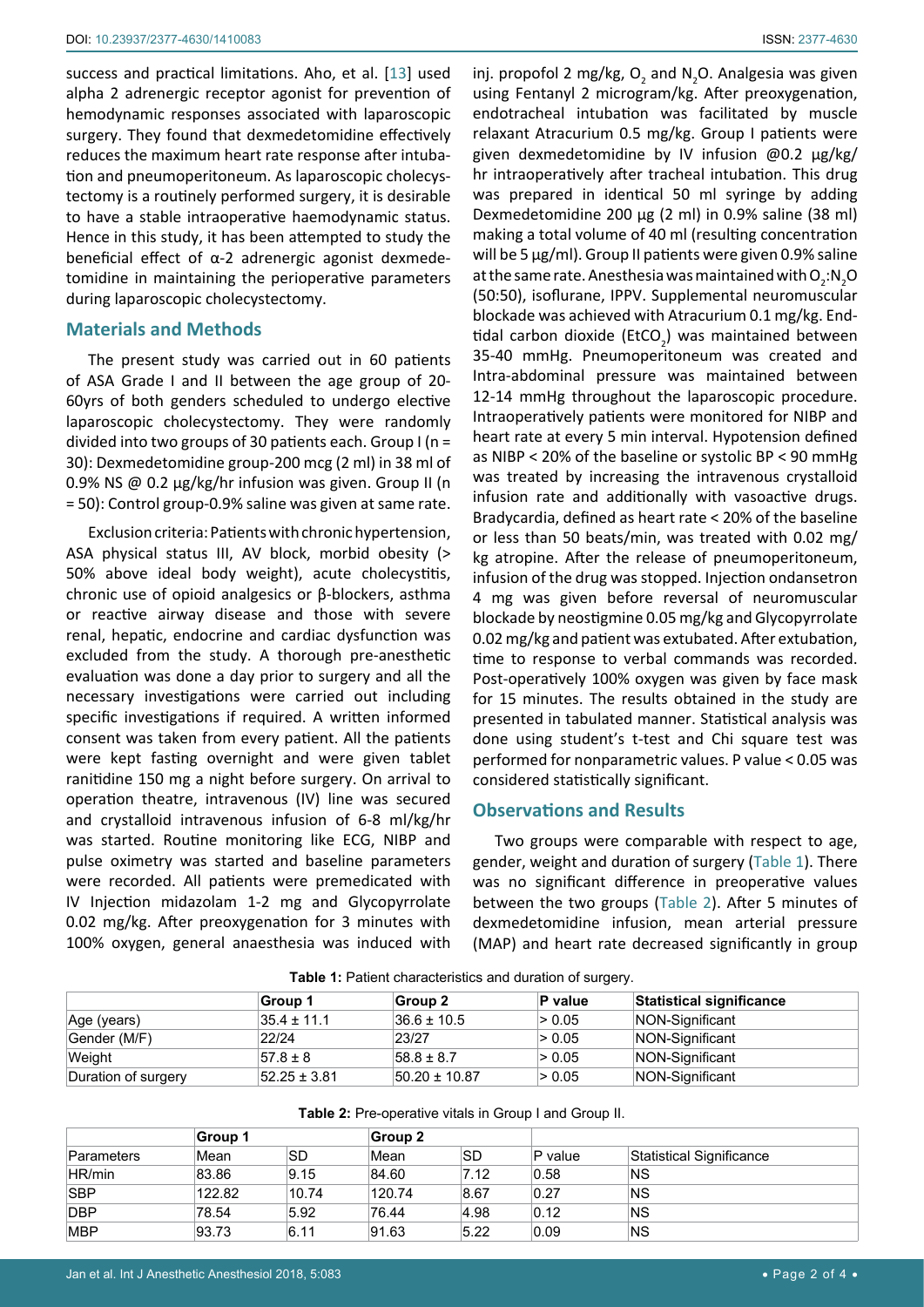<span id="page-2-0"></span>

| Group                     | Group 1 |                 | Group 2 |                  |         |                                 |
|---------------------------|---------|-----------------|---------|------------------|---------|---------------------------------|
| Time interval             | N       | Mean $\pm$ SD   | N       | Mean $\pm$ SD    | p-value | <b>Statistical Significance</b> |
| Preoperative              | 50      | $83 \pm 9.3$    | 50      | $84.5 \pm 6.6$   | 0.67    | NS.                             |
| Postintubation            | 50      | $110 \pm 8.76$  | 50      | $107.8 \pm 8.45$ | 0.08    | <b>NS</b>                       |
| Post pneumoperitoneum M 5 | 50      | $83.2 \pm 12.0$ | 50      | $102 \pm 10.5$   | 0.00    | S                               |
| M10                       | 50      | $83.2 \pm 12.1$ | 50      | $101.5 \pm 11.8$ | 0.00    | S                               |
| M15                       | 50      | $84.8 \pm 11.2$ | 50      | $103.3 \pm 10.6$ | 0.00    | S                               |
| M20                       | 50      | $83.2 \pm 10.5$ | 50      | $98.8 \pm 11.7$  | 0.00    | S                               |
| M25                       | 50      | $80.6 \pm 11.5$ | 50      | $94.7 \pm 10.4$  | 0.00    | S                               |
| M35                       | 50      | $81.9 \pm 11.0$ | 50      | $96.5 \pm 11.7$  | 0.00    | S                               |
| M40                       | 50      | $82.2 \pm 11.5$ | 50      | $92.2 \pm 11.5$  | 0.00    | S                               |
| M45                       | 50      | $81.6 \pm 10.8$ | 50      | $94.8 \pm 11.1$  | 0.00    | S                               |
| M50                       | 50      | $82.2 \pm 10.9$ | 50      | $95.4 \pm 11.3$  | 0.00    | S                               |
| M55                       | 50      | $81.5 \pm 10.8$ | 50      | $91.4 \pm 9.3$   | 0.00    | S                               |
| M60                       | 50      | $82.4 \pm 9.5$  | 50      | $92.7 \pm 10.7$  | 0.00    | S                               |
| M65                       | 50      | $81.8 \pm 10.6$ | 50      | $101.5 \pm 11.6$ | 0.00    | S                               |
| Post deflation            | 50      | $84 \pm 10.7$   | 50      | $103.3 \pm 10.6$ | 0.00    | S                               |
| Post extubation           | 50      | $82.0 \pm 11.7$ | 50      | $101.6 \pm 10.7$ | 0.00    | S                               |

<span id="page-2-1"></span>**Table 4:** Changes in MBP at different time interval in Group I and Group II.

| <b>Group</b>             | Group 1 |                  | Group 2 |                    |         |                                 |
|--------------------------|---------|------------------|---------|--------------------|---------|---------------------------------|
| Time interval            | N       | Mean $\pm$ SD    | N       | Mean $\pm$ SD      | p-value | <b>Statistical Significance</b> |
| Preoperative             | 50      | $93.7 \pm 6.5$   | 50      | $91.7 \pm 7.4$     | 0.12    | ΝS                              |
| Postintubation           | 50      | $102.02 \pm 7.5$ | 50      | $99.55 \pm 8.0$    | 0.07    | <b>NS</b>                       |
| Post pneumoperitoneum M5 | 50      | $87.5 \pm 8.5$   | 50      | $100.6 \pm 10.4$   | 0.00    | S                               |
| M10                      | 50      | $89.5 \pm 8.0$   | 50      | $101.1 \pm 11.2$   | 0.00    | S                               |
| M15                      | 50      | $86.8 \pm 8.7$   | 50      | $100.4 \pm 10.5$   | 0.00    | S                               |
| M20                      | 50      | $84.0 \pm 7.3$   | 50      | $100.5 \pm 9.6$    | 0.00    | S                               |
| M25                      | 50      | $88.5 \pm 7.4$   | 50      | $97.5 \pm 8.1$     | 0.00    | S                               |
| M35                      | 50      | $85.7 \pm 6.7$   | 50      | $98.7 \pm 12.0$    | 0.00    | S                               |
| M40                      | 50      | $87.5 \pm 5.5$   | 50      | $94.5 \pm 9.5$     | 0.00    | S                               |
| M45                      | 50      | $88.0 \pm 9.1$   | 50      | $97.6 \pm 11.7$    | 0.00    | S                               |
| M50                      | 50      | $86.0 \pm 9.3$   | 50      | $94.7 \pm 7.1$     | 0.00    | S                               |
| M55                      | 50      | $87.7 \pm 7.3$   | 50      | $95.2 \pm 9.5$     | 0.00    | S                               |
| M60                      | 50      | $85.8 \pm 7.2$   | 50      | $96.4 \pm 12.6$    | 0.00    | $\mathbf S$                     |
| M65                      | 50      | $84.2 \pm 8.56$  | 50      | $95.7 \pm 9.5$     | 0.00    | S                               |
| Post deflation           | 50      | $90.67 \pm 7.67$ | 50      | $102.56 \pm 11.6$  | 0.00    | S                               |
| Post extubation          | 50      | $88.6 \pm 8.54$  | 50      | $101.54 \pm 10.55$ | 0.00    | S                               |

I than in group II ( $P < 0.05$ ). MAP and heart rate was significantly lower (P < 0.05) during pneumoperitoneum, remained lower throughout the surgery and in postoperative period in group I as compared to group II ([Table 3](#page-2-0) and [Table 4\)](#page-2-1).

# **Discussion**

Laparoscopic cholecystectomy is one of the routine procedures done in general surgery. However pneumoperitoneum and positioning required for this procedure alters the cardiovascular, respiratory, neuroendocrine and acid base physiology. α-2 adrenoceptor agonists are now being frequently used in anesthesia as they decrease sympathetic tone and attenuate the stress responses to intubation and surgery. Infusion doses of dexmedetomidine varying from 0.1 to 10  $\mu$ g/kg/h [\[14](#page-3-17),[15\]](#page-3-18) have been studied. Even the low dose infusion of 0.25-0.5  $\mu$ g/kg/h are effective in blunting stress response and decrease in systemic catecholamines [[16](#page-3-19)]. In our study dose of

0.2 μg/kg/hr infusion had significant hemodynamic stability during intra and post-operative period. It is an effective alternative to benzodiazepine and opioids in patients undergoing monitored anaesthesia care because of its analgesic, arousal sedation and lack of respiratory depression properties [\[17\]](#page-3-13). α-2 adrenoceptors are found in many sites in the central nervous system, highest densities in the locus ceruleus, the predominant noradrenergic nuclei of the brainstem which contributes to the maintenance of arousal or wakefulness. Presynaptic activation of the α-2 adrenoceptor in the locus ceruleus inhibits the release of norepinephrine and results in the sedative and hypnotic effects. Dexmedetomidine infusion also enables smooth extubation without causing hemodynamic instability, undue sedation and maintains plasma noradrenaline concentration [[18](#page-3-14)]. Dexmedetomidine in a dose of 0.2 µg/kg/hr is effective in blunting stress response to pneumoperitoneum [[19](#page-3-15)]. Bhattacharjee DP, et al. [[20](#page-3-16)] showed the effects of Dexmedetomidine